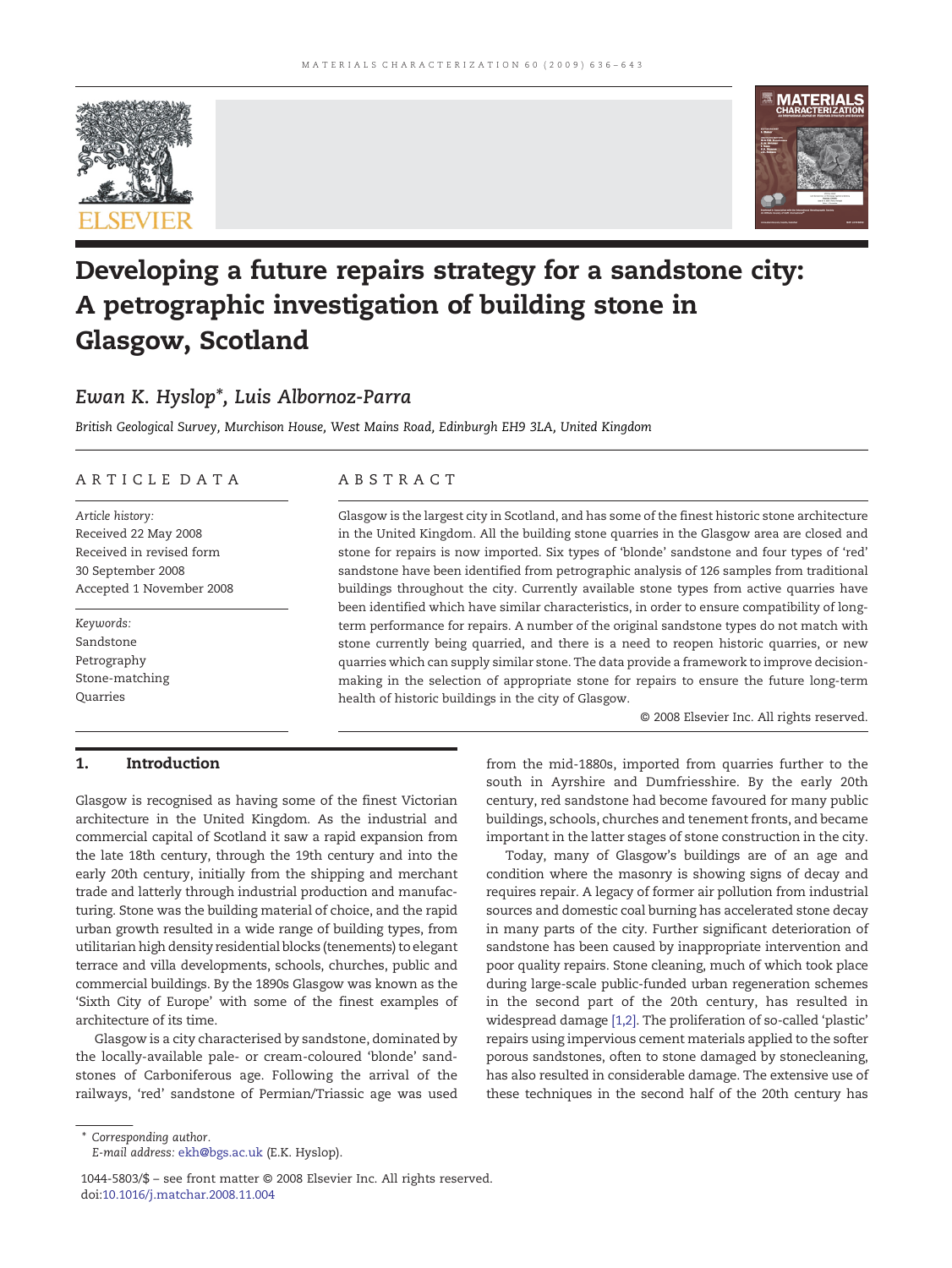created a situation where many stone buildings in the city are now in need of urgent attention and stone replacement.

This paper describes results of a petrographic investigation of sandstone samples from buildings in Glasgow, undertaken as part of a recent large-scale project which was carried out to assess the future stone masonry skills and the stone materials needed to conserve and repair the stone-built heritage of Glasgow over the next 20 years. It is recognised that a shortage in the availability of stonemasonry skills and training, and a lack of supply of appropriate 'matching' stone for repairs is having a detrimental impact on the stone-built heritage of Glasgow, and Scotland in general. To address this issue the project 'Safeguarding Glasgow's Stone Built Heritage: Skills and Materials Requirements' was established by the Scottish Stone Liaison Group (SSLG), commissioned by Scottish Enterprise Glasgow. The British Geological Survey (BGS) was appointed to undertake stone condition surveys and petrographic analysis of stone samples, and it is these latter studies that are described in this paper. The full results of the project are published in a detailed report by the SSLG [\[3\]](#page--1-0).

### 2. Materials and Methods

The project involved undertaking condition surveys of a representative sample of sandstone facades, selected in order to represent the range of stone buildings and stone types throughout the city [\[3\]](#page--1-0). The volumes of stone requiring replacement and the stonemason time and skills levels required for the repairs were calculated from these data, and extrapolated for the whole city. Characterisation of the types of sandstone required was undertaken by obtaining small samples of stone from selected buildings, followed by petrographic analysis to determine the variability of stone present. Representative core samples of ∼45 mm diameter were obtained from buildings using a portable diamond core drill. Samples were prepared as standard petrological thin sections, impregnated with blue dye resin to highlight porosity.

A methodology for the facade surveys was designed to allow the rapid assessment of a large number of facades in order to produce quantitative data from which volumes of stone for repair were calculated. A total of 234 building facades were selected for survey, from 114 statutory listed buildings and 120 unlisted buildings, chosen to represent a range of building types from different parts of the city. A number of other criteria were used in the selection of buildings in order to ensure a representative sample of facades, including age of a building, geographical distribution within the city, style of masonry construction and facade orientation. Full details of the methodology used for the project are given in the project report [\[3\].](#page--1-0)

The results of the facade surveys were produced as digital images rectified to scale, with areas of stone decay digitally overlaid onto the image, using software to automatically calculate the areas of stone decay [\(Fig. 1\)](#page--1-0). The urgency of the repairs were highlighted on the digital images using different colours, and a series of codes were used to show different types of stone decay. A series of decay categories were devised specifically for this project which are relevant to stone buildings in Glasgow, based on published schemes by a number of recognised workers e.g. [\[4,5\].](#page--1-0)

### 3. Sources of Stone Used for the Construction of Glasgow's Stone-Built Heritage

The blonde sandstone used for the majority of stone buildings in Glasgow was obtained from a large number of quarries within and around the city, and varies widely in character and quality. Approximately 75 known (i.e. named) sandstone quarries of significant size and output were present in the Glasgow district, although there were probably many more smaller scale excavations [6–[8\].](#page--1-0) As in many other cities, the earliest quarries were located close to the city centre and subsequently became infilled or subsumed by urban development, and essentially sterilised from further use. Most quarries probably supplied only the local neighbourhood, whilst a lesser number of larger quarries were more significant, supplying stone more widely and for more prestigious buildings. For example, a series of quarries at Bishopbriggs and Giffnock (both located on the outskirts of the city) produced high quality freestones that were used throughout the city, as well as transported widely to other areas of Scotland and overseas (e.g. Giffnock stone was shipped to Ireland). Towards the end of the 19th century so much construction was going on that blonde sandstone had to be obtained from large quarries further afield in the central belt of Scotland (e.g. Stirlingshire and Lanarkshire).

As many local quarries became depleted and were engulfed by urban expansion, the arrival of the railways allowed the importation of red sandstone from Ayrshire and Dumfriesshire in southwest Scotland. This stone type quickly established itself in the city and the quarries were new and large and could produce large quantities of high quality stone. The red sandstone was also relatively easily worked and (being of aeolian as oppose to fluvial origin) was relatively free from impurities such as mud, clay and carbonaceous material. It is also possible that the use of red coloured stone became a fashionable alternative to the blonde sandstone which had dominated the city from its earliest times.

The large variety and mixture of sandstone types used in Glasgow (both local and 'imported' sandstone) gives a particular character to the city. It also means that there is a large variation in performance of stone in the city, with some types more prone to decay than others. This variety of stone types means that particular care has to be taken in the repair of Glasgow buildings through careful identification of stone and the selection of appropriate currently-available matching stone. None of the original quarries in the Glasgow district and throughout the Scottish central belt that supplied blonde sandstone for the construction of Glasgow are open today, and only a few of the original red sandstone quarries in southwest Scotland are still active. Almost all the blonde sandstone currently used for repairs (and new build) in the city has to be imported from sandstone quarries in the north of England. Recent research into the performance of replacement sandstone in nearby Edinburgh (also dominated by local pale coloured Carboniferous sandstones) has shown that the use of replacement sandstone with different characteristics to the original sandstones can result in damage to the remaining historic sandstone masonry in a building [\[9\]](#page--1-0). The first step to an improved understanding of the importance of careful